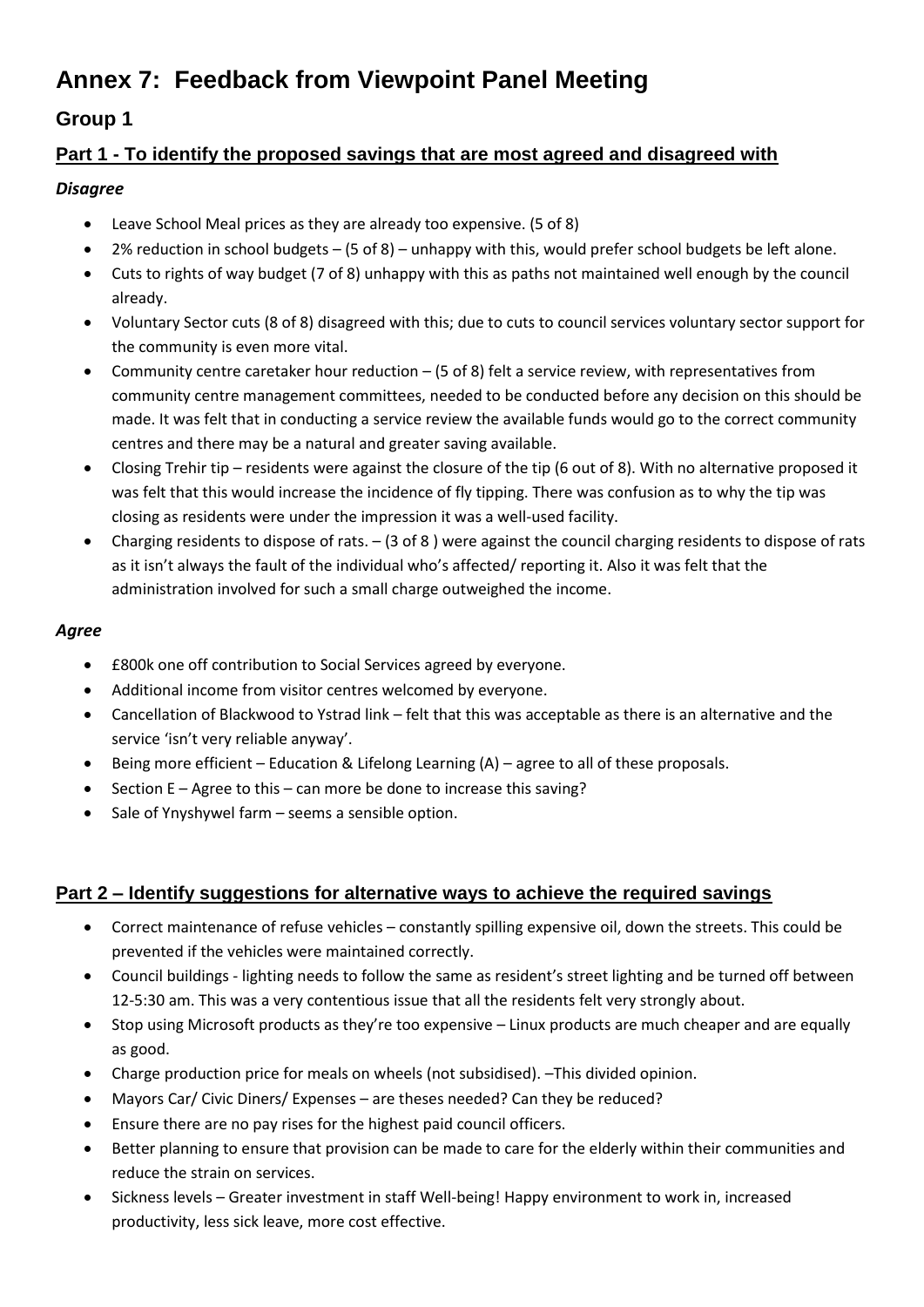- Collaborative working with other council where it benefits us.
- There needs to be a review of how we meet the educational needs of young people with complex learning difficulties and look at how much money is spent on services that could potentially be provided more effectively.

### **Part 3 – Delivering Services Differently**

- Take voluntary sector seriously, much more collaborative working. Promote the work that they do and the services that they provide. Use Newsline – Dedicated Section – Explain what they do.
- There needs to be more Social Housing so many people on 0hr contracts unable to get rental agreement or mortgage. This needs to remain separate from Council Housing and needs to raise standards of living.
- More work needs to be done around vacant properties in terms of bringing them back into the housing stock and also in terms of the aesthetics of the community.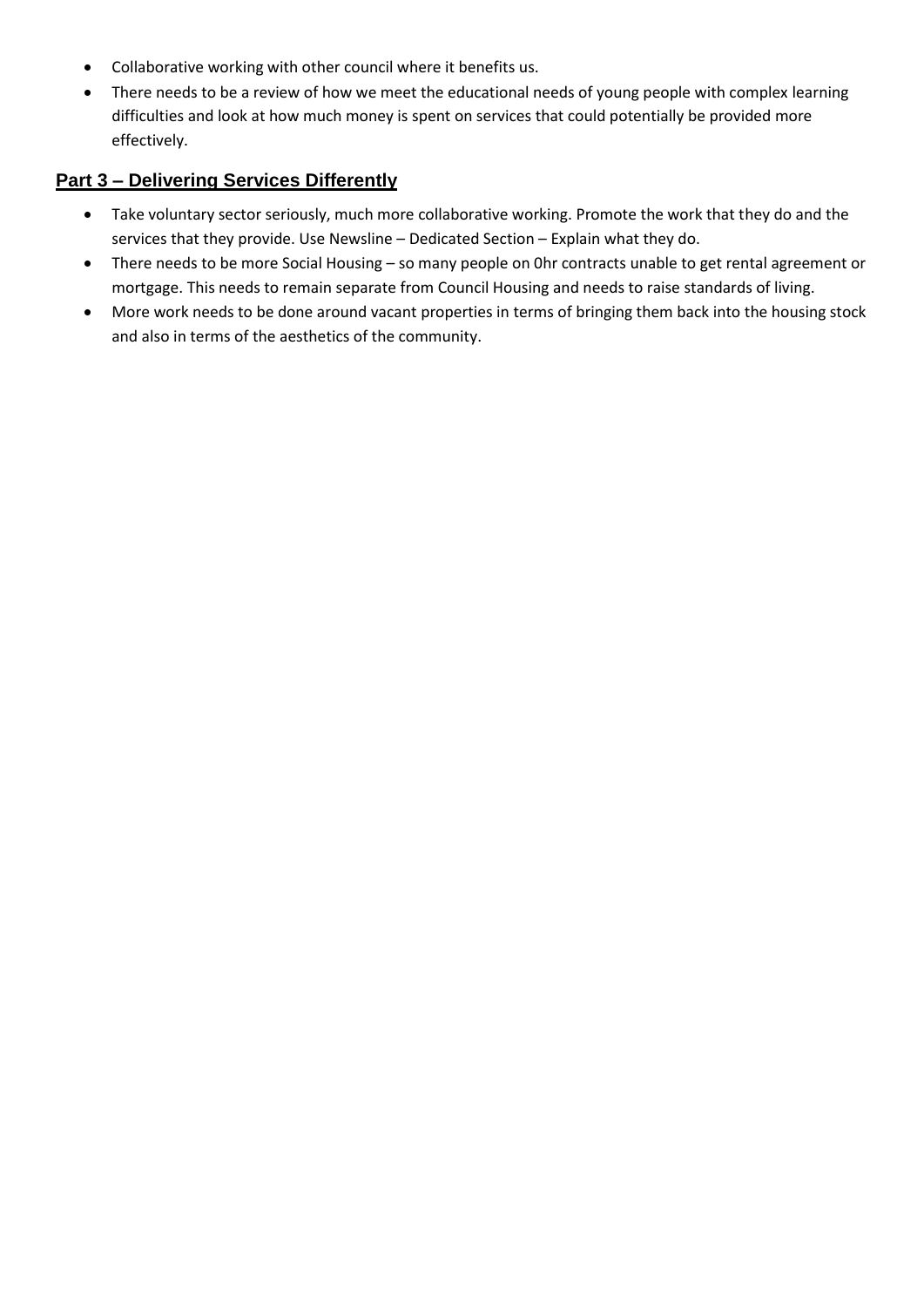# **Group 2**

## **Part 1 – to identify the proposed savings that are most agreed and disagreed with:**

| Proposals most disagreed with:                   | <b>Reasons</b>                                                  |  |  |
|--------------------------------------------------|-----------------------------------------------------------------|--|--|
| Public protection - Review Pest Control Fees and | One gentleman has concerns over his neighbours feeding the      |  |  |
| Charges and introduce a charge for rat           | birds, which causes rats and pests. Through 'no fault of        |  |  |
| treatments (D).                                  | himself or CCBC' he has used the pest control twice and the     |  |  |
|                                                  | neighbours are still feeding the birds. Also people may not     |  |  |
|                                                  | report it to the authority as they don't have the money to      |  |  |
|                                                  | pay for the service.                                            |  |  |
| Music Service (A).                               | Concerns over losing the service as there are benefits of       |  |  |
|                                                  | music for mental health and well being. Families are unable     |  |  |
|                                                  | to afford private music lessons.                                |  |  |
| Youth Service Reduction (C).                     | An ASD youth club is well used in Crumlin which is now          |  |  |
|                                                  | under the youth service, this is the only support available in  |  |  |
|                                                  | the area for this specific age group.                           |  |  |
| Expanding recycling centre in to Penallta Park   | As it a tourist attraction, concerns that putting rubbish close |  |  |
| (B).                                             | to the park will have a negative impact. Also concerns of the   |  |  |
|                                                  | knock on effects of fly tipping.                                |  |  |
| Education and lifelong learning (C).             | Worried about these 2% reduction occurring every year for 3     |  |  |
|                                                  | years, also the afterschool clubs. One resident explained that  |  |  |
|                                                  | afterschool clubs always get cut and they have been where       |  |  |
|                                                  | his children thrived and became more resilient.                 |  |  |
| Public Protection - decommission all BT line     | As the street lights have been turned off there were            |  |  |
| rental cameras (C)                               | concerns over the safety of residents.                          |  |  |
| Service Reduction / Cuts - Corporate Policy:     | The information in the document given haven't given             |  |  |
| reduction in voluntary sector budget.            | enough detail for example percentages and impact.               |  |  |

| Proposals most agreed with:                       | <b>Reasons</b>                                                |  |
|---------------------------------------------------|---------------------------------------------------------------|--|
| Education and lifelong learning - Deleting vacant | If there are not the people to hire for the jobs then they    |  |
| posts (A)                                         | agreed with not re hiring.                                    |  |
| Reductions of community safety wardens (C).       | The general consensus was that the wardens weren't 'seen'     |  |
|                                                   | much around the borough and if they are then it is usually in |  |
|                                                   | twos in the same area.                                        |  |
| Corporate Policy - Reduction in utility costs (A) | The council offices (specifically mentioned a housing office) |  |
|                                                   | that has the lights on every evening and weekend.             |  |

#### **Part 2 – identify suggestions for alternative ways to achieve the required savings:**

- Council to turn the lighting off as it is on in evenings and mornings,
- Hold meetings in public libraries, publicise them and the different things you can actually do at a library (family history as an example), hold open days and use newspapers/other methods of advertisement not just online.
- Volunteers in libraries to help with the library processes,
- Try to engage more younger people in education about communities own responsibilities.

#### **Part 3 – looking in to the future, to identify ways of delivering services differently and how we can work together with our communities:**

- Increase car park charging by for example 10p and use that income in invest in to public transport services such as buses.
- An idea that they use in a borough In Nottingham, to charge staff £400 per year for staff parking on site.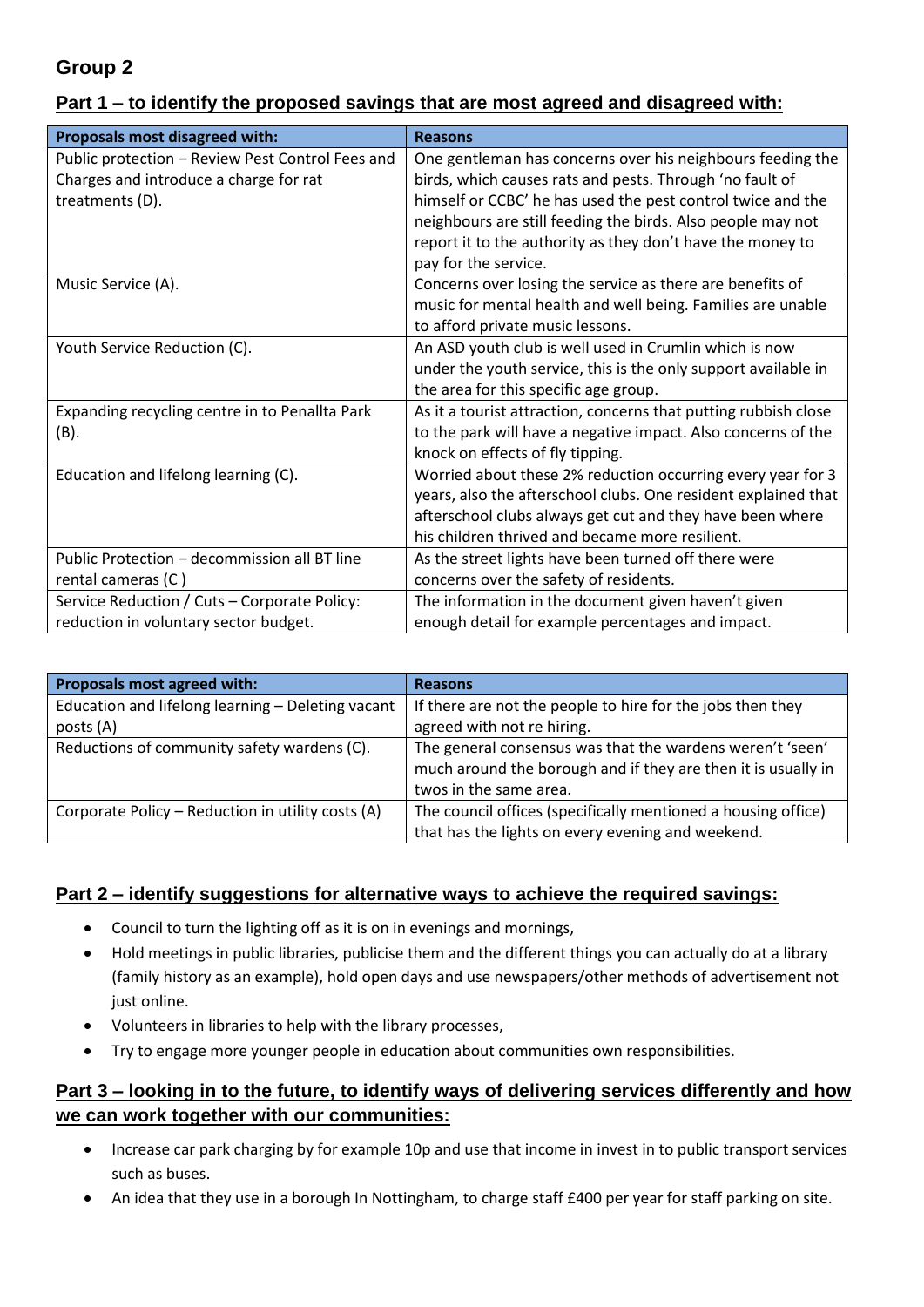- Utilise empty council properties, use for housing shortages but also enforcement with charges of vacant properties that are privately owned.
- Sell old council properties.
- Charge for some library services.
- Community centres have inconsistencies, for example Abercarn community groups are raising money for events. It would be beneficial to share this best practice to other community groups.
- Incentives for schools and young people for helping the community, for example cinema tickets for a trash walk.
- Possibility to merge Libraries and CAB together so that you could pop in to borrow a book and get information at the same time, if they were then in the same building the old empty one could be turned into housing and sold to create income for the LA.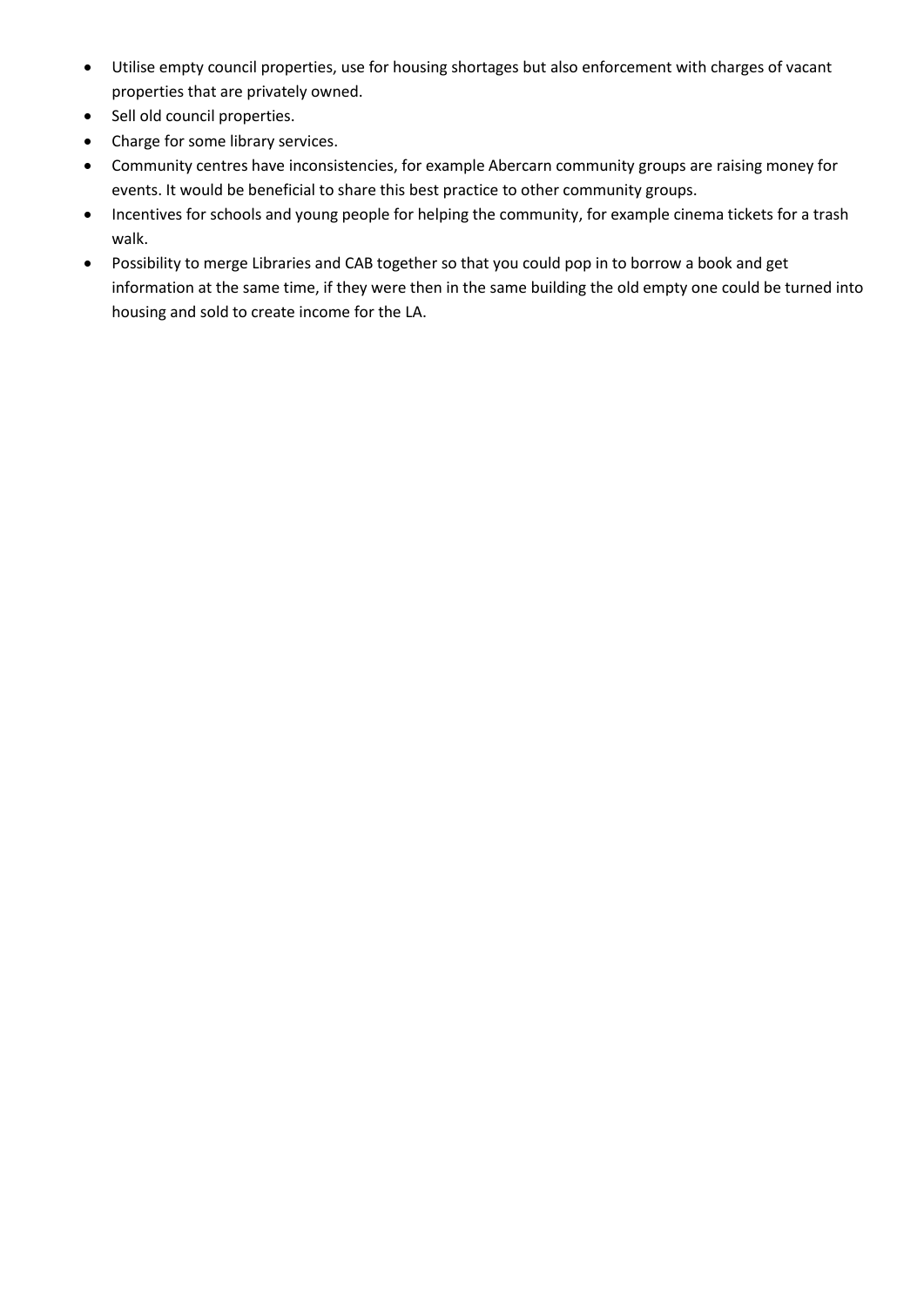# **Group 3**

## **Part 1: Which of the proposals do you particularly disagree with?**

- Youth Service concerns about withdrawal of top up grant funding
- **Grants to voluntary sector**
- Reductions in carriageway resurfacing due to impact on public safety
- Disagree more with proposals with a high public impact vs low
- **CCTV cameras – act as a deterrent for crime in outlying villages**, particularly since the introduction of partnight lighting – security/wellbeing concerns
- Opportunity to explore wind/solar/3G/4G options?
- Important to define the role of Community Councils… can they help pick up some services the council can no longer deliver? Important to redefine the relationship
- **Wellbeing budget** concerns for these residents help promote independence
- Council tax is going up and level of service the council provides is going down

Highlighted topics (in bold) were where there was a general consensus

#### **Part 1: Which of the proposals do you particularly agree with?**

- Reduction in printing costs option of having an electronic version… e.g. Newsline
- The nil public impact proposals
- **Funding withdrawal acceptable in profit making/sustainable areas**
- $\bullet$  Ice Rink
- Community Centres etc
- Community Council support should be used instead
- Managerial/back office savings

Highlighted topics (in bold) were where there was a general consensus

#### **Part 2: Suggestions for other ways of saving money:**

- More preventative measures e.g. NYAS providing support for families in difficulty savings to be made through reducing demand on social services and increasing education
- A joined up approach to address ACEs (adverse childhood experiences)
- More SRB's for children with challenging behaviour cheaper in the long run and better for the child less travel costs etc to schools many miles away
- Greater use of Community Payback through Probation Service
- Greater visibility of enforcement activity in the area act as a deterrent to littering/fly-tipping
- Home-School transport costs consideration of only accommodating to the statutory level?
- Encouraging greater take-up of the PDG grant in schools beneficial financially to the school as well as the individuals/families

#### **Part 3: Working with our communities in the future:**

- Start a conversation with residents more meetings, greater understanding
- Ask the communities themselves what they need
- School canteens dual use of kitchens for meals on wheels cheaper and less wastage
- Importance of Community Council's role although patchy coverage currently doesn't cover every village
- Invest to save is needed sometimes to enable people to do more for themselves in the long run
- Community empowerment
	- o Litter picks etc some excellent work already being done
	- o 'We need to help ourselves sometimes'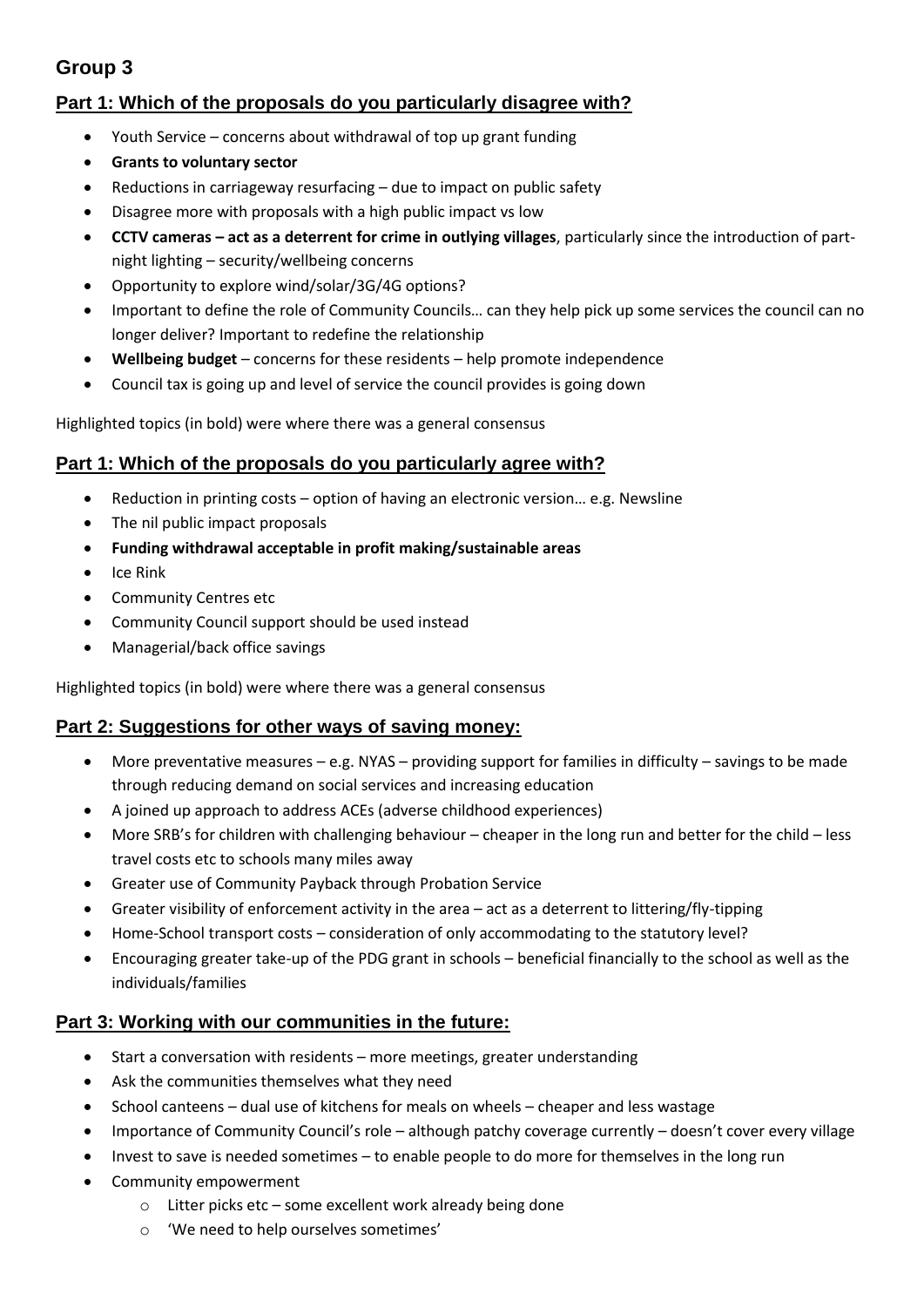- Importance of improving dialogue with residents greater understanding
	- o Open house/open days to showcase council services
	- o Like the idea of using vacant shops in town centres to do this
- Reduce travel costs to schools through ideas like walking bus
- Highlighted the important role that councillors have to play in communicating the messages to residents
- Pride in the council/area important that residents feel part of the process (i.e. that the council is not doing things TO residents but WITH them)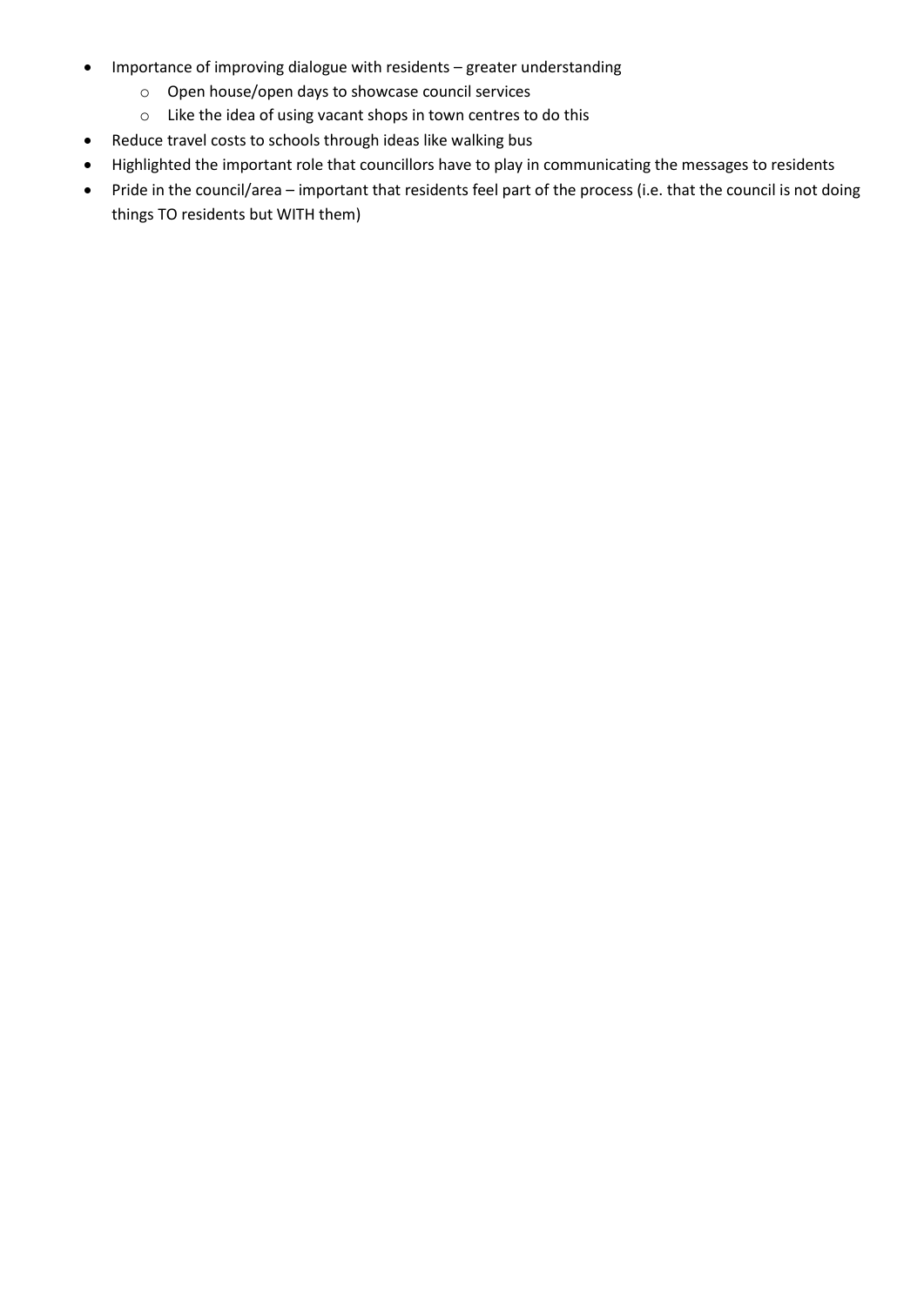# **Group 4 (Young People)**

## **Part 1: Which of the proposals do you particularly disagree with?**

- Increase in school meal prices too expensive if you have multiple children
- Reduction in cleansing staff numbers Their jobs are hard enough without having to lose more jobs
- Closure of Trehir HWRC Could result in more fly-tipping
- Withdrawal of contribution to Community Environmental Warden Service We need clean communities
- Delete vacant post language support primary essential support required
- Increase price of meals on wheels people can't help it if they can't leave their home or cook for themselves
- Reduction in playground maintenance budget parks are already in a poor condition
- Reduction in voluntary sector budget would agree with a lower cut such as £20,000
- Reduction in street lighting maintenance budget street lights already bad quality
- Further reduction in wellbeing budget need to take care of the environment and goes against the point of working with the community to save money in the long run
- Merge the Community Safety Wardens with the Enforcement Team crime rates might rise because of a reduction in monitoring
- Reduction in war memorial maintenance budget small savings, so wouldn't make a lot of difference to budget saving, but means to a lot to residents
- Withdrawal of subsidy to Blackwood to Ystrad Link the existing service is not frequent enough as it is. This link is used by commuters so could affect employment
- Youth Service deletion of admin post youth workers need face to face with young people, not doing admin
- Reduction in traffic management maintenance budget it already needs improvement
- Reduction in cemeteries maintenance budget already in need of improvement. No need for budget cut.
- Reduction in top up to grant funded youth service projects All young people in the group benefits from youth services so didn't want to make this cut
- Withdraw school crossing patrol sites that no longer meet the national standards criteria children may not know how to cross the road safely
- Reduction in carriageway maintenance budget agree with lower cut, but not this much.

## **Part 1: Which of the proposals do you particularly agree with?**

- Review pest control charges and introduce charge for rat treatments Don't think it would affect that many residents to pay
- $\bullet$  Bowling green rationalisation not popular
- 14 to 19 initiative transport costs no impact
- $\bullet$  Delete vacant post adult education no impact to the public
- 2% reduction in schools budget schools spend too much money on stuff that is unnecessary
- Blackwood Miners reduced box office opening hours a lot of people buy tickets online
- Education welfare restructure no impact already happened
- Gwent Sensory + Communication Support Unit 1% reduction minimal saving to project
- Increase charges for bulky waste collections it's not very often you need to remove bulky items if you can pay for a new appliance, you can pay to get rid of it
- Deletion of 2 community librarian posts doesn't have much of an impact on teenagers
- Reduction in building cleaning at Ty Penallta already happened and OK
- Delete music teacher post not a popular subject with majority of students
- Winding House budget realignment not used often with young people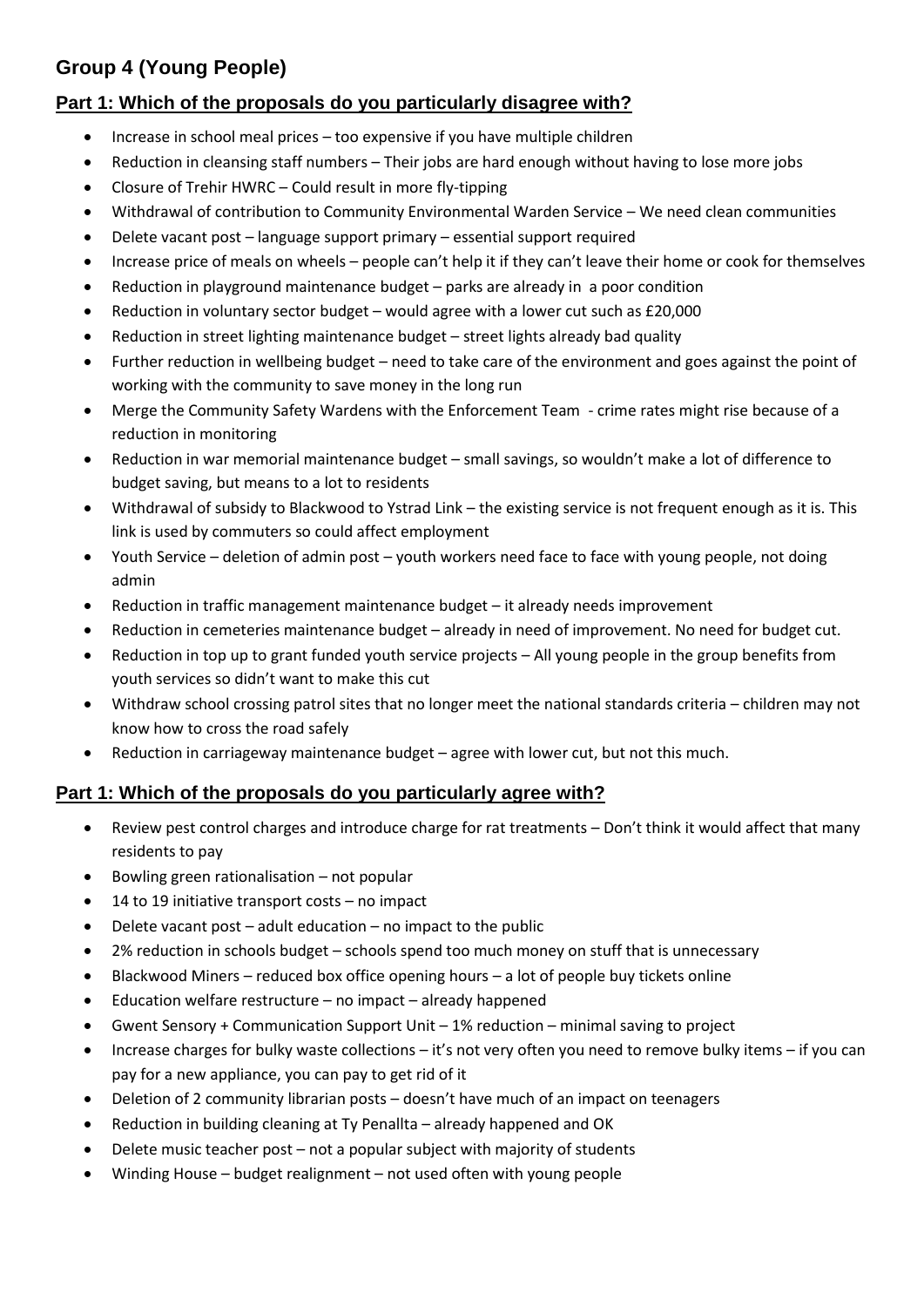**Young people felt most strongly about:** 

- **Do not increase meals on wheels prices**
- **Ystrad-Blackwood Link**
- **Reduction in highways budget**

## **Part 2:**

- Generally, communities are not very respectful
- Young people feel schools waste budgets, technology, music equipment etc. upgrade instead of replace
- More support for people to be active in their communities e.g. litter picks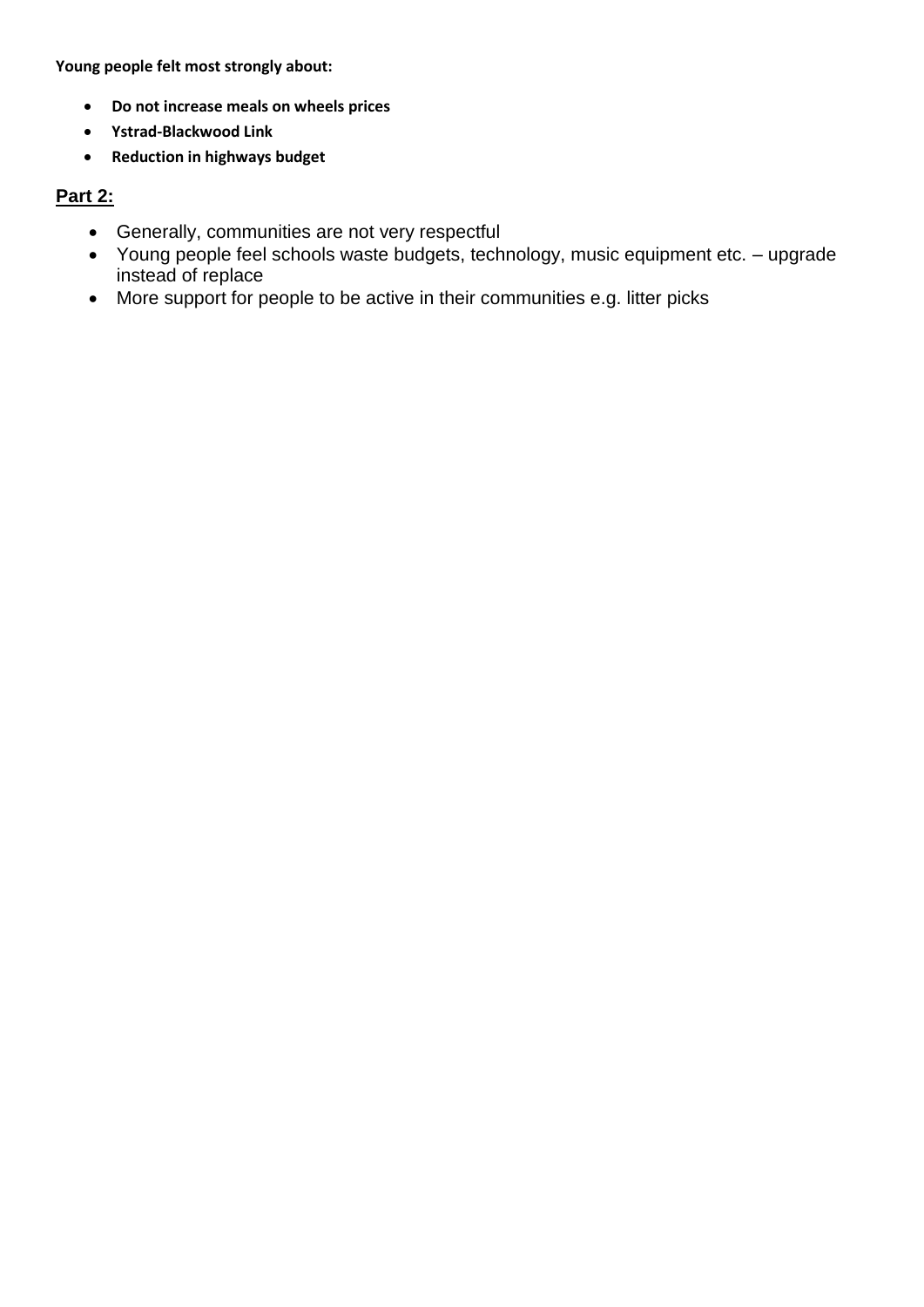# **Additional Written Comments following discussion**

- Greater support for GAVO and voluntary sector organisations to release potential and encourage volunteers who are very good value.
- Lights out at Tredomen park or reduce.
- 2% education cut NO WAY.
- Cancel Mayors Car
- Reduce charges to school meals Collaborative working with other councils.
- Youth services paramount.
- Sell off old council properties.
- Keep Trehir waste centre open or there will be more rubbish on the side of the road Maintenance of larger council vehicles, particularly refuse trucks – everyone observed over last 6 months, excessive amounts of very expensive hydraulic oil leaking all day every day.
- Engage with the youth to help their communities.
- Talk to all ages to see how they can support their areas.
- Visit community groups and use volunteers from within the community.
- Promote voluntary sector services so people are more aware of them i.e. Newsline.
- Letting people know about what voluntary organisations exist that they might wish to join.
- Invest in time banking scheme to encourage citizens to become active in delivering local services.
- Advertise voluntary jobs e.g. litter picks to a greater degree.
- Help set up 'eco groups' which can be a mixture of children and adults.
- Library 'Volunteering'
- Incentivise young people to be community minded, through schools/education.
- Incentivise volunteers to do some of the less attractive jobs such as litter picking (removal of chewing gum, cigarette ends, litter, dog mess, and graffiti). Incentives could be reduction in council tax (adults), kids 10-16 years old (free cinema tickets), free parking for adults that volunteer.
- The community and town councils to consult on the prioritisation of local services and development. Identify needs for local residents and find solutions.
- More meetings with residents Communication. Give ideas and talk about things we don't understand/ open days etc.
- More Traffic/Litter wardens
- Enforcement for littering/ number plate recognition etc, increase the fines for those that cause the mess.
- Implement charges for some help sessions in libraries.
- More advice to the public e.g. closing times for external lights etc.
- Changes to be made. What's available, to get it in the Newsline Paper.
- To deliver a better (cheaper) service needs a mind-set of people wanting to deliver this service.
- Social housing more needed due to 0 hour contracts. Housing associations may get more grants than the council, and will do their own maintenance.
- Look after young people otherwise problems with substance misuse, there needs to be alternative careers. Selling drugs and carrying knives if youth employment is not encouraged.
- Care for staff to reduce illness.
- Why are we building more buildings when there are already so many houses up for sale?
- Communities use their community Centres better and use the centre's to engage the residents to help volunteer for tidying up their own area.
- Better usage of local community centres to support the council and make positive changes to their own areas.
- Monthly skips to collect large items within the community for free this will reduce fly tipping (£15 for large item removal).